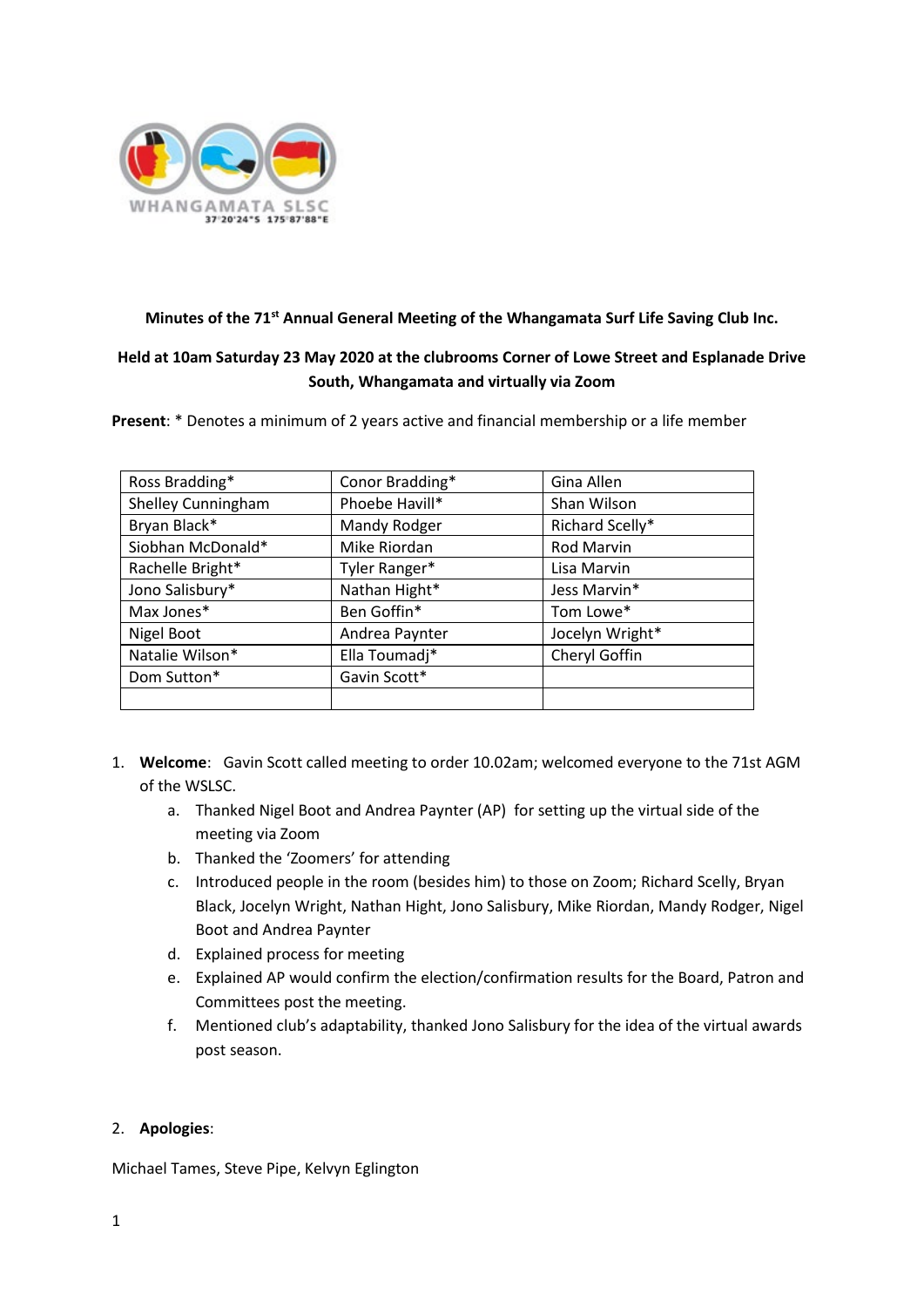## 3. A quorum was confirmed; voting rights were clarified.

#### 4. **Minutes of the 2019 Annual General Meeting**:

Resolved: That the Minutes of the 2019 AGM are adopted as a true and correct record of proceedings"

(G Scott/N Hight). Carried.

#### **5. Correspondence**

**Inwards**: Nil

**Outwards:** Notice of AGM to members via website, Facebook and email to members

#### 6. **President's Report**

Gavin Scott read his report for the 2019/2020 season.

Proposed that the President's report is adopted.

(G Scott/J Wright). Carried.

#### 7. **Finance Report**

Lisa Marvin presented the Financials to year end June 2019 and current 9 months financials.

Called for questions from the floor. No questions received.

Resolved: "That the Finance Director's report and that the June 2019 Financial Statements are adopted".

(G Scott/ N. Hight). Carried.

### 8. **Club Captain's Report**:

Max Jones read his report for the 2019/2020 season.

Called for questions from the floor. No questions received.

Proposed that the Club Captain's Report be adopted.

(G Scott/R Scelly). Carried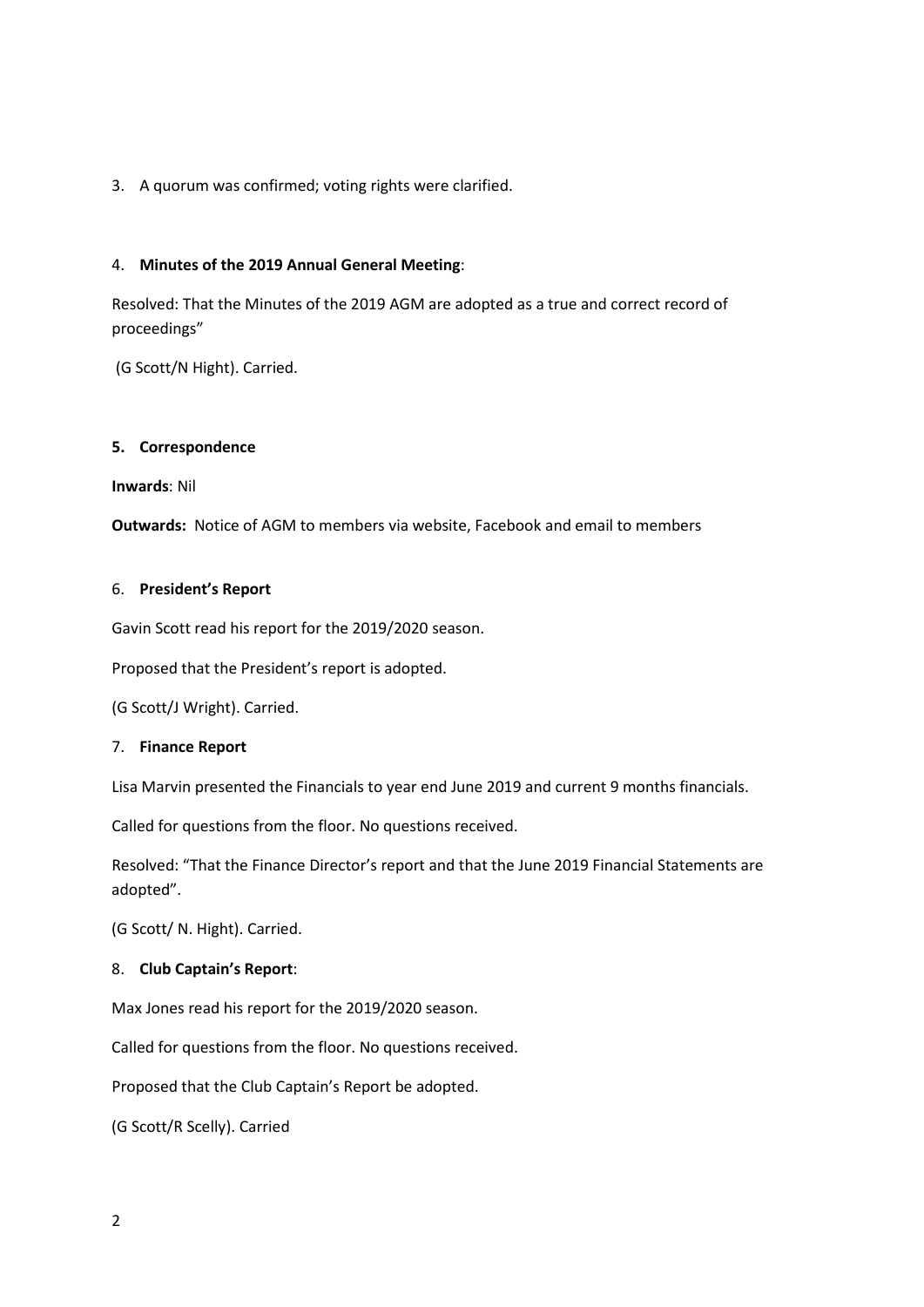Gavin Scott then informed the meeting that the polling process would begin. There was no formal vote required for the President, Finance Director, Club Captain or General Directors under the Constitution as the number of nominees were the same as the vacancies. However, in line with existing practice the meeting would formally confirm the nominees via a show of hands or via the polling form provided to Zoom participants as he read out the nominees for each position.

## **10. Confirmation of Patron:**

That Richard Scelly is Patron.

Proposed G Scott/N Hight

### **11**. **Confirmation of Officers:**

### 11.01 PRESIDENT

That Gavin Scott, as the only nominee, be confirmed as President

Proposed N Hight/J Salisbury

11.02 CLUB CAPTAIN

That Max Jones, as the only nominee, be confirmed as Club Captain

Proposed R Scelly/J Wright

11.03. FINANCE DIRECTOR

That Lisa Marvin, being the only nominee, be confirmed as Director of Finance

Proposed R Scelly/J Wright

11.04 GENERAL DIRECTORS (4 appointees are required)

Gavin Scott noted that Stephen Sweeney had not nominated for re-appointment this year and thanked Stephen for his contribution to the Board. Gavin Scott then invited Mandy Rodger and Mike Riordan, new Board nominees, to address the group. They did so.

Proposed that Mandy Rodger, Mike Riordan, Nigel Boot and Jono Salisbury be confirmed as directors.

Proposed N Hight/B Black

# **12. Election of Sub-Committees**

Gavin Scott explained that notice of the Board endorsed committee nominations had been available for 14 days and this had been done to allow people time to consider the nominations. The Committes members would be elected via a show of hands and the completion of the polling form provided to Zoom participants as he read out the names.

12.01. LIFE GUARDING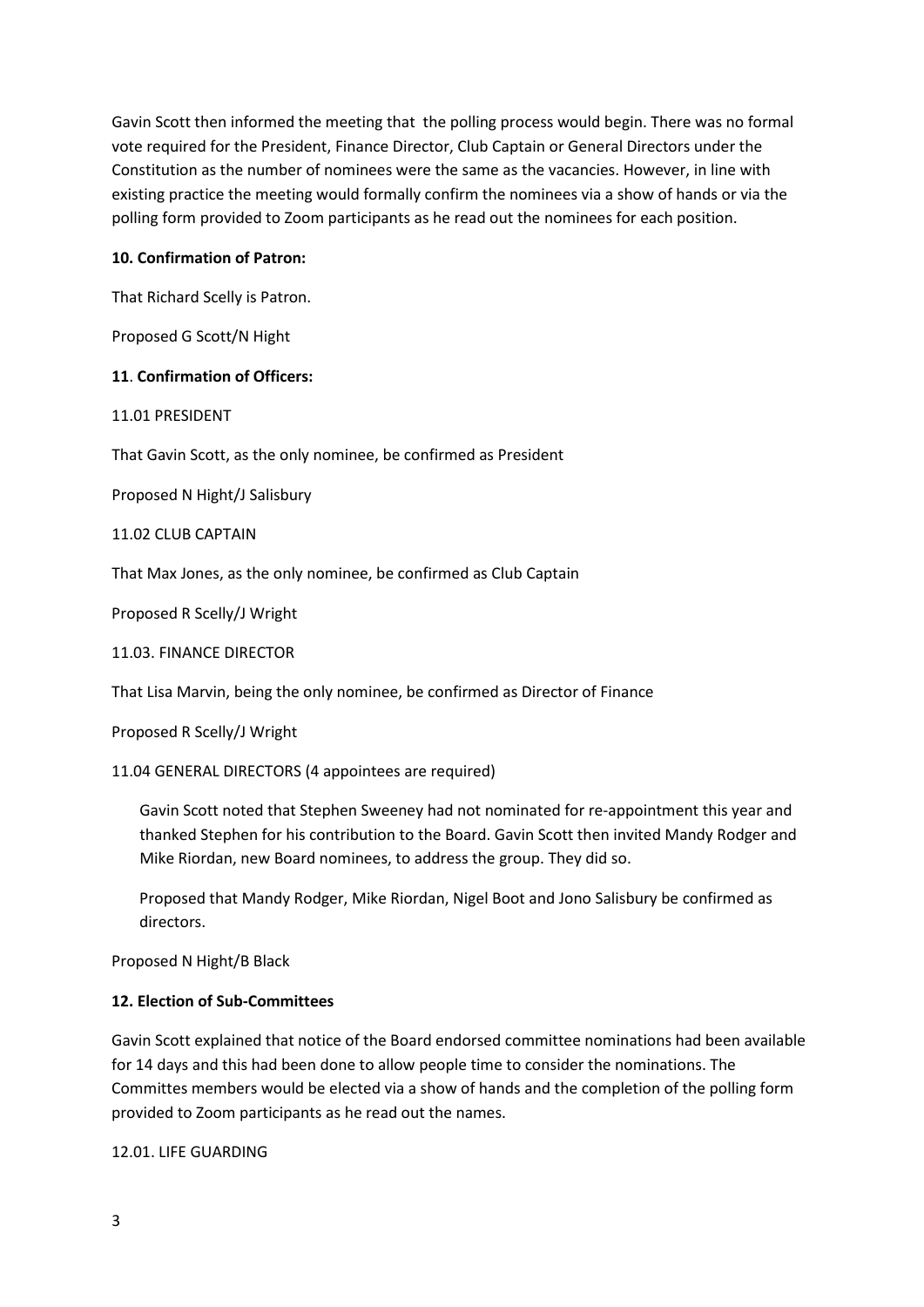Proposed that the life-guarding committee comprise:

Ben Goffin

Natalie Wilson

Sophie Henson

Dom Sutton

Conor Bradding

Ella Toumadj

Brendan Robertson

Proposed G Scott/M Riordan

12.02. SPORTS COMMITTEE

Proposed that the following members comprise the Sports Committee:

Mark Robinson

Tony Adams

Mark Wood

Jay Cowley

Tom Lowe

Gina Allen

Proposed G Scott/R Scelly

12.03. JUNIOR SURF COMMITTEE

Proposed that the Junior Surf Committee is:

Lisa Marvin

Rachel Luke

Bronwyn Mulvihill

Shelley Cunningham

Cheryl Goffin

Proposed G Scott/J Salisbury

Gavin Scott then advised there were no nominations sought or received for the Comms committee as the function of this committee is currently under review.